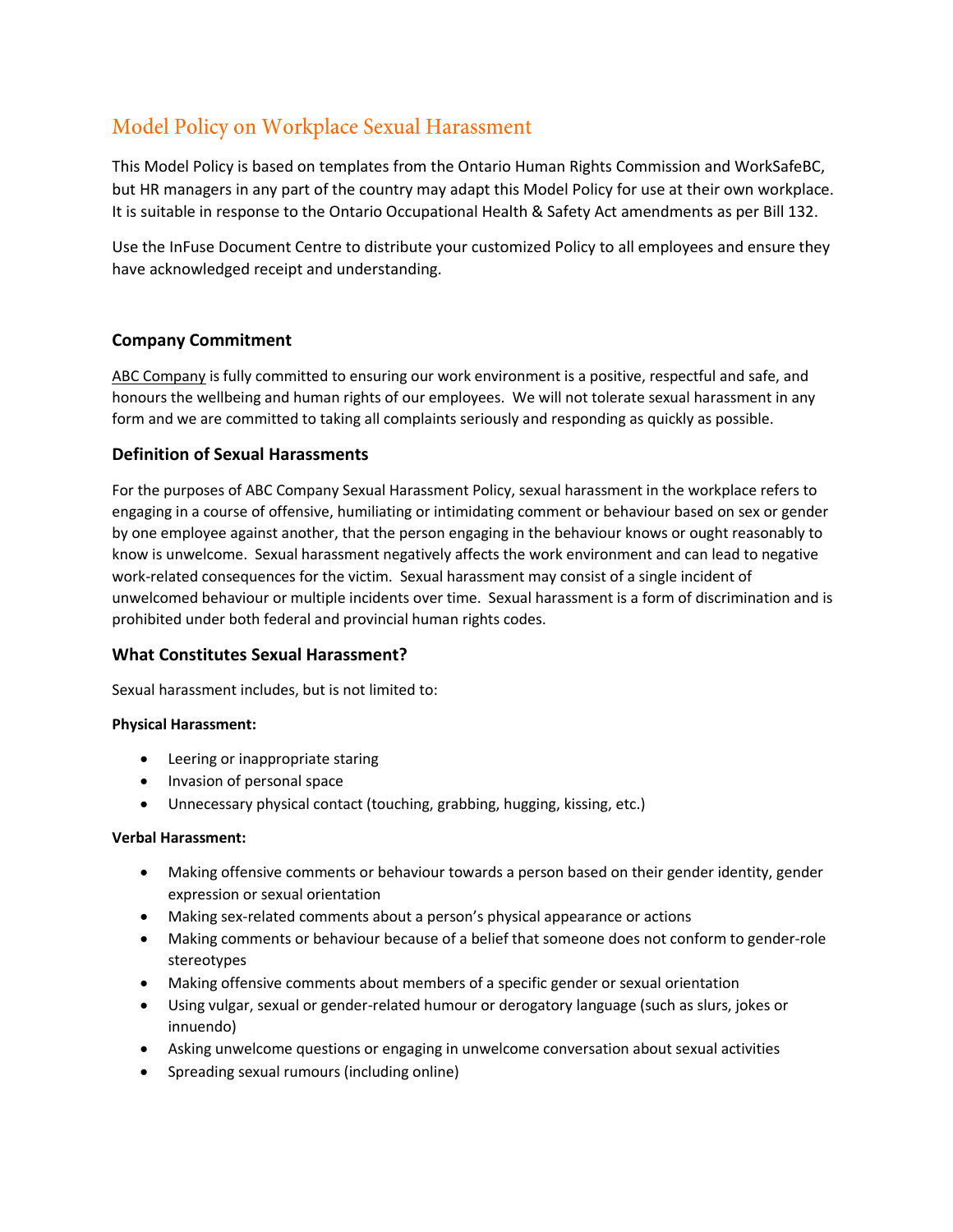#### **Environmental Harassment:**

- Displaying or distributing pornographic or other sexual images, objects, jokes or sayings (including online)
- Making vulgar gestures

#### **Threats and Demands**

- Asking for sexual favours in exchange for workplace benefits
- Repeatedly asking someone for dates or sexual favours even after they have said no
- Threatening someone (e.g. with violence, termination or denial of other workplace benefits) if they refuse to comply with sexual advances
- Making an employee dress or behave in a sexualized or gender-specific way
- Threats of retaliation or reprisal if the victim makes a complaint under this Policy

# **Where Can Sexual Harassment Take Place?**

For the purposes of this Policy, the workplace or work environment refers to all workplace-related activities, including:

- Activities on workplace premises
- Work assignments outside of workplace premises
- Work-related conferences, training sessions, or seminars
- Work-related travel
- Work-related social functions that the workplace sponsors or organizes

This includes the job applications and interview process, volunteer work and internships with ABC Company, and activities or events that take place outside regular business hours or locations but are linked to and may impact he workplace environment.

This Policy applies to all permanent and temporary employees at all levels, to those with whom ABC Company conducts business, and at all sites where ABC Company business activities take place.

# **Who Can Be a Victim of Sexual Harassment?**

Both women and men may engage in and experience sexual harassment in the workplace, but women are generally more vulnerable to it because they often hold jobs with lower pay, authority and status than men. That being said, even women in positions of authority can experience sexual harassment. Treating and portraying an employee, especially a woman, in a sexual way can undermine their status and image in the eyes of their coworkers.

# **What Does NOT Constitute Sexual Harassment?**

The definition of sexual harassment and the ABC Company Sexual Harassment Policy are not intended to inhibit interactions based on mutual consent between employees, such as consensual conversation about sex in the workplace, or suggestive imagery, like a poster, that does not offend anyone. However, if you are offended by comments or imagery in the workplace even when no one else is, this does not mean that your concern is invalid. You should express your objections to those involved and file a complaint if the issue is not resolved.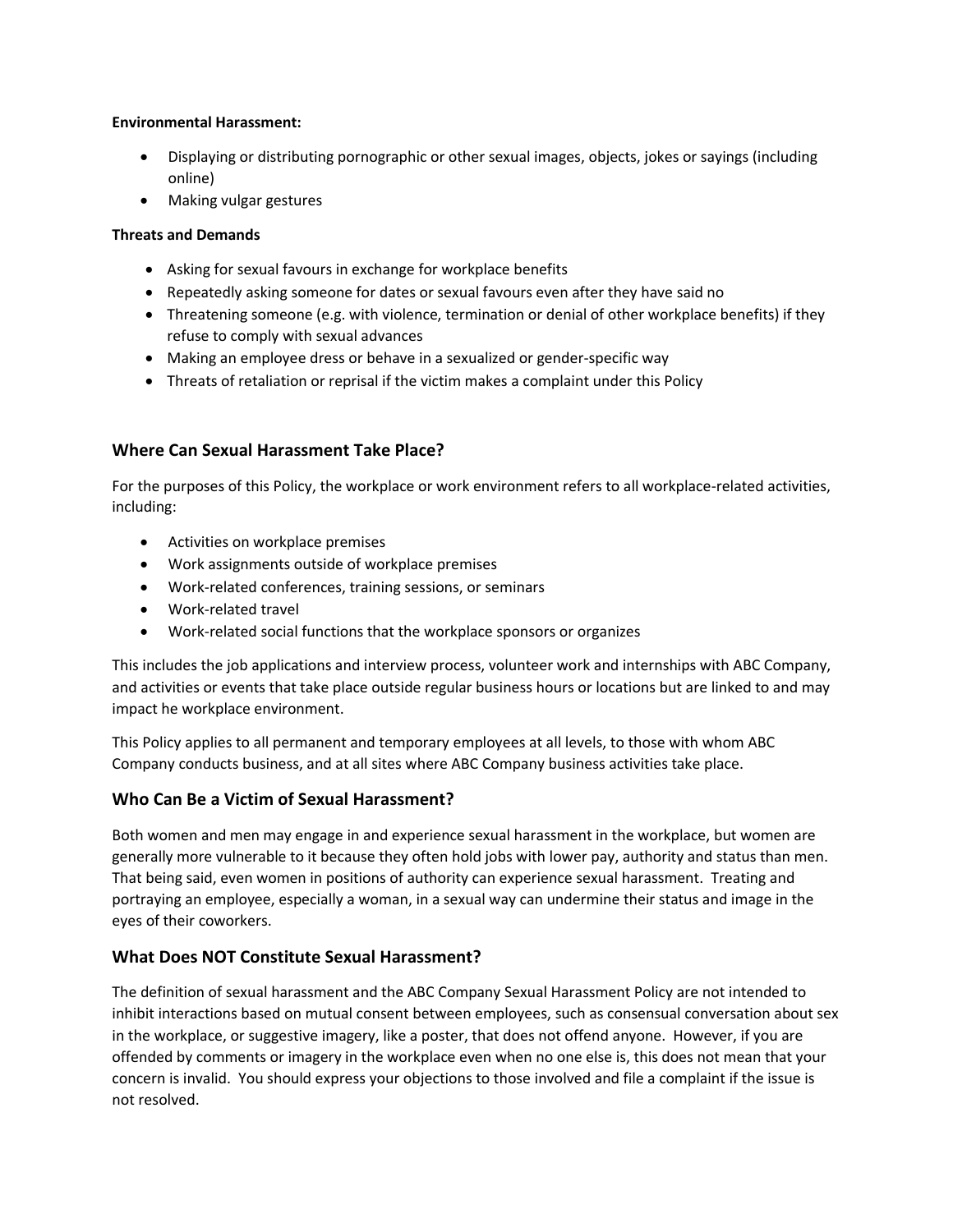"Reasonable action" taken by ABC Company or a supervisor relating to the management and direction of workers or the workplace is not workplace harassment unless aspects of sexual harassment are present.

# **Duty of Supervisors**

Supervisors will:

- Adhere to this Policy
- Ensure that all employees, including those in positions of responsibility, are made aware of sexual harassment policies as soon as they are introduced, as well as through training, orientations material and education on human rights issues;
- And continually monitor the work environment to make sure it is free from sexually harassing behaviour.

#### **Duty of Management**

Management is committed to:

- Adhering to this Policy;
- Providing satisfactory resources to deal with sexual harassment complaints;
- Taking complaints seriously and responding quickly;
- And fostering a healthy environment where employees feel comfortable about raising complaints and are kept informed about and involved with actions taken in response.

#### **Reporting Sexual Harassment**

ABC Company wants to ensure all its employees feel safe, comfortable and encouraged to report any incident of sexual harassment they have observed or experienced. Please file a complaint about any incident to your manager [contact name and info] or HR advisor [contact name and info]. If it is not appropriate to file a complaint with these individuals because they are involved in the incident, the employee should report the incident to any other manager of their choice.

Complaints need not be in writing but should include as much detail as possible, including the name(s) of the individual(s) involved and a description of the incident(s), including actions and/or comments made, places(s), date(s), and time(s).

The possibility of informal resolution may be explored and reached with the consent of all parties. If no informal resolution is sufficient, a formal and thorough investigation of the incident and surrounding circumstances will be undertaken, involving interviews with the complainant, the respondent, and any other individuals who may be able to provide information on the situation.

If the process with the workplace does not address or resolve the issue to your satisfaction, you can report it to the [province] Human Rights Tribunal [contact info]. In Ontario, contact the Ministry of Labour which may assign a 3<sup>rd</sup> party to investigate.

Threats, attempts or actual incidents of physical or sexual assault are all criminal offences and can be reported to your local police service.